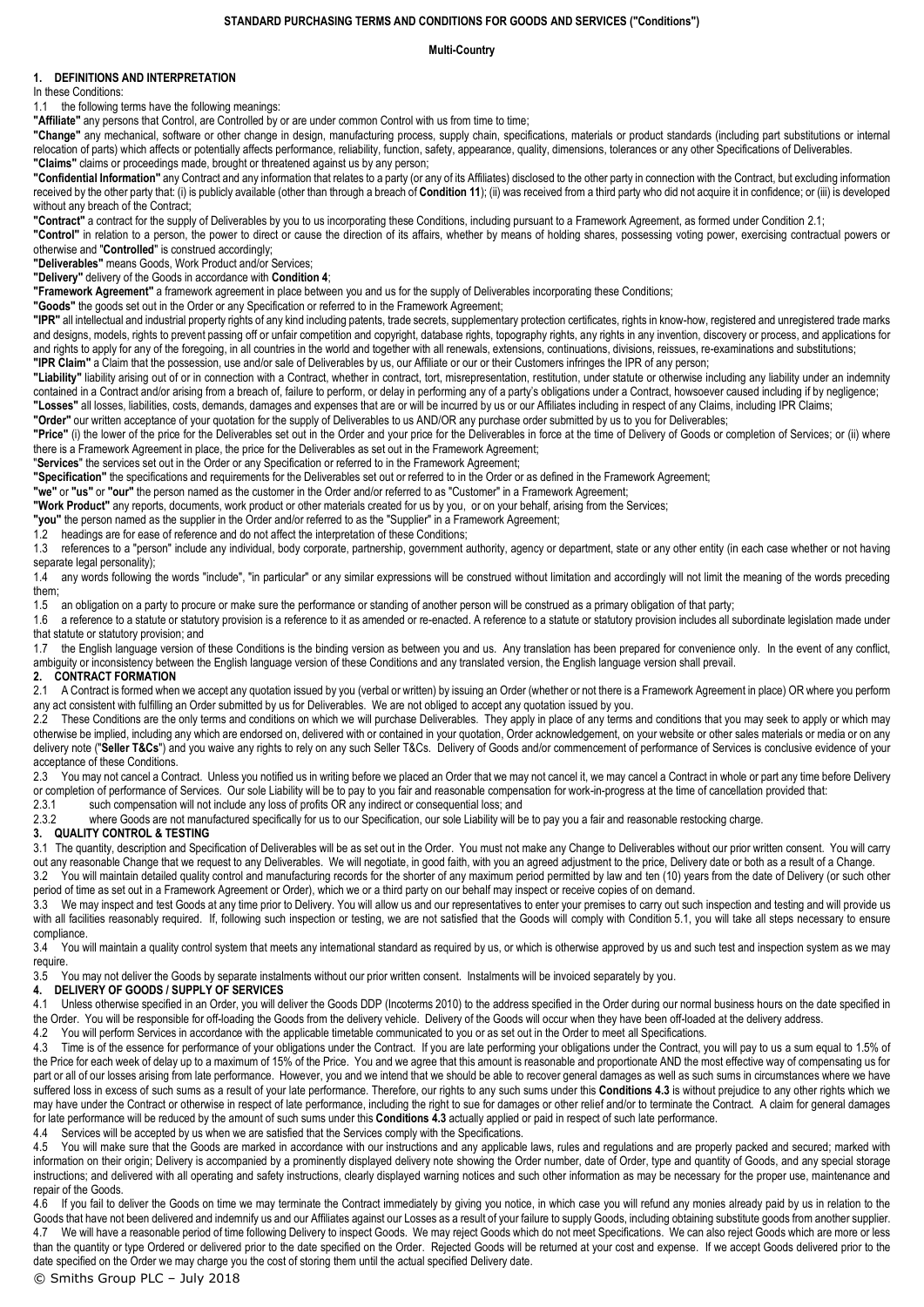4.8 Risk in the Goods passes to us on the later of acceptance and Delivery. Ownership of the Goods passes to us on the earlier of payment of the Price and Delivery.

4.9 You will notify us in writing as soon you are aware that any Goods or the product support for the Goods are to be discontinued or made of "end of sale" or "end of life". At our request, you and we will agree in good faith a reasonable period of time during which you will keep agreed spare parts available for us for any discontinued, desupported, end of life or end of sale

#### Goods. **5. YOUR OBLIGATIONS**

<span id="page-1-0"></span>5.1 You will make sure that the Goods will:<br>5.1.1 be of satisfactory quality compri-

be of satisfactory quality, comprise genuine, new materials (which are not used, refurbished, reconditioned, remanufactured, counterfeit or of such age as to impair usefulness or safety) and be fit for any purpose notified by us to you;

- 5.1.2 conform to, satisfy and be capable of the Specifications;<br>5.1.3 be free from defects in design, materials and workmans
- 5.1.3 be free from defects in design, materials and workmanship;<br>5.1.4 be sold to us with full and unencumbered title and not infrinc-
- 5.1.4 be sold to us with full and unencumbered title and not infringe the IPR of any third party;<br>5.1.5 comply with all (i) applicable laws, (ii) regulatory requirements and (iii) standards and rec comply with all (i) applicable laws, (ii) regulatory requirements and (iii) standards and requirements of relevant statutory and regulatory bodies; and

5.1.6 be safe and without risk to health.

- <span id="page-1-1"></span>5.2 In respect of Services, You will:
- 5.2.1 perform Services with the best care, skill and diligence in accordance with best practice;<br>5.2.2 use personnel (and sufficient number of personnel) who are suitably skilled and experier
- 5.2.2 use personnel (and sufficient number of personnel) who are suitably skilled and experienced to perform the Services;<br>5.2.3 make sure that the Services conform with our reasonable instructions, comply with Specificati

make sure that the Services conform with our reasonable instructions, comply with Specifications, are performed to meet the purposes notified by us to you and do not infringe the IPR of any third party;<br>5.2.4 provide a

5.2.4 provide all equipment, tools and vehicles and other items required to provide the Services;<br>5.2.5 obtain and at all times maintain all licences and consents required for the provision of the S

obtain and at all times maintain all licences and consents required for the provision of the Services;

5.2.6 comply with all applicable laws, regulations, regulatory policies, guidelines or industry codes which may apply to the provision of the Services; and

5.2.7 not do or omit to do anything which may cause us or our Affiliates to lose any licence, authority, consent or permission required for our or their business.

5.3 You will observe all health and safety rules and regulations and any other security requirements that apply at any of our premises and ensure that your personnel are insured against all risks while working on our premises.

<span id="page-1-2"></span>5.4 Without affecting any of our other rights or remedies, if you materially breach any of these Conditions OR any Goods (whether or not accepted in whole or in part) do not conform with **Conditio[n 5.1](#page-1-0)** during the longer of (i) your warranty period for the Goods and (ii) 12 months following Delivery OR any Services breach **Conditio[n 5.2](#page-1-1)**, then we may:

5.4.1 terminate the Contract and any other existing Contracts immediately with notice;<br>5.4.2 require you, at our option, to promptly repair or replace the relevant Goods or rel

<span id="page-1-3"></span>5.4.2 require you, at our option, to promptly repair or replace the relevant Goods or reperform the relevant Services free of charge;<br>5.4.3 reject the Deliverables (in whole or in part) and require you to refund the Price

reject the Deliverables (in whole or in part) and require you to refund the Price for the relevant Deliverables;

5.4.4 accept the Deliverables subject to an equitable Price reduction; or 5.4.5 at your expense, repair or have a third party repair the Goods or

at your expense, repair or have a third party repair the Goods or reperform or have a third party reperform the Services and you will indemnify us and our Affiliates against our Losses (including from any IPR Claims) arising from such breach.

5.5 **Conditio[n 5.4](#page-1-2)** will apply to any repaired or replacement Goods supplied under **Conditio[n 5.4.2.](#page-1-3)**

5.6 If, as a result of any Goods not conforming with **Conditio[n 5.1](#page-1-0)** or Services not conforming with **Conditio[n 5.2](#page-1-1)** or otherwise representing an unreasonable risk of harm to the public or the environment, we determine a recall, removal or correction campaign ("campaign") is necessary or are required to carry out a campaign, we may implement such campaign and you will indemnify us and our Affiliates against all Losses incurred as a result of any such campaign.

## **6. OUR PROPERTY**

6.1 All patterns, dies, moulds or other tooling or materials, supplied by us or prepared or obtained by you for us at our cost ("**Tooling**"), will be marked with our name or as otherwise specified by us and will be and remain our exclusive property returnable in good condition on demand.

6.2 You will insure against all risks any Tooling and also any of your own tooling or property which may be kept on our premises for the purposes of providing Deliverables. You will keep all Tooling safe and in good condition while in your custody and/or under your control. All Tooling will be kept separately from your stock and other inventory.

6.3 We reserve the right to charge to you the cost of any Tooling if it is destroyed or damaged or rendered unfit for the purpose for which it was originally manufactured while under your control.

6.4 You will not dispose of any Tooling other than in accordance with our prior written instructions. You will not, at any time, use Tooling, nor will you allow Tooling to be used by anyone else for any purpose other than the supply of the Deliverables unless we have previously provided our consent in writing.

6.5 We will have the right to enter your premises and remove Tooling at any time without being liable for trespass or for damages of any sort.

## <span id="page-1-4"></span>**7. ASSIGNMENT OF IPR**

7.1 This Conditio[n 7](#page-1-4) will apply if the Goods are to be made, modified or redesigned to our Specification. Any bespoke Specification or Work Product you create or have created for us will be treated as "Goods" for the purposes of this **Conditio[n 7.](#page-1-4)**

<span id="page-1-5"></span>7.2 We will own all present and future IPR (together with all economic and proprietary rights) in the Goods and our specification. Accordingly, you will not use our specification other than to manufacture the Goods for us. With full title guarantee, you:

7.2.1 assign to us all IPR in the Goods which subsist as at the date of the Contract;<br>7.2.2 assign to us (by way of present assignment of the future copyright) all future c 7.2.2 assign to us (by way of present assignment of the future copyright) all future copyright in the Goods immediately upon its creation; and 7.2.3 agree to assign to us all other IPR in the Goods immediately upon its cre

agree to assign to us all other IPR in the Goods immediately upon its creation.

# 7.3 You will:

at your own cost, execute all such documents and do all such acts and things as we may request from time to time in order to secure our full right, title and interest in the IPR in the Goods; and

7.3.2 obtain the waiver of all moral rights (and any broadly equivalent rights) in the Goods.

7.4 The exception to **Condition [7.2](#page-1-5)** above is that any IPR in existing products, materials or data used to create Goods ("**Existing Materials**") will continue to belong to you (or your suppliers). You grant (and, where applicable, will ensure that your suppliers grant) to us, our Affiliates and our and their end customers a non-exclusive, perpetual, royalty-free, irrevocable licence to use and to have used Existing Materials which form part of any Goods.

## <span id="page-1-6"></span>**8. PRICE AND PAYMENT**

8.1 As long as you perform your obligations in accordance with the terms of the Contract, we will pay the Price to you in accordance with **Conditio[n 8](#page-1-6)**.

8.2 The only sums of money we will pay in connection with the supply of the Deliverables are the Price which will be inclusive of all costs and expenses incurred by you including all packaging, insurance, carriage, duties and delivery costs.

8.3 Any sum payable under the Contract is exclusive of value added tax, sales tax and/or goods and services tax (and any other similar or equivalent taxes, duties, fees and levies imposed from time to time by any government or other authority) upon any supply made to us which will be payable in addition to that sum in the manner and at the rate prescribed by law from time to time but inclusive of all other taxes, fees and levies imposed from time to time by any government or other authority.

8.4 You may invoice us for the Price for the Goods following Delivery and for Services following completion.

8.5 Other than as set out in **Condition[s 8.7](#page-1-7)** and **[8.9](#page-1-8)**, each invoice will be payable by us within 60 days following the date on which the invoice is received by us. You will send invoices to the address specified in the Order.

8.6 No payment made by us will constitute acceptance by us of any Deliverables or otherwise affect any rights or remedies which we may have against you including the right to recover any amount overpaid or wrongfully paid to you.

<span id="page-1-7"></span>8.7 We may withhold payment of any disputed sum until the dispute is settled.

8.8 If any undisputed sum payable under the Contract is not paid when due you may charge us interest daily on that sum at 3% per year subject to any maximum or minimum rate of interest on overdue invoices specified by applicable law, from the due date until the date of payment (whether before or after judgment).

<span id="page-1-8"></span>8.9 We may set-off, deduct or withhold any liability which you have to us against any liability which we have to you.

## **9. TERMINATION**

9.1 Without limiting any other right we may have to terminate a Contract, if you commit a material breach of these Conditions we may terminate the Contract and any other existing Contracts immediately with written notice. Any breach of **Conditions 11, 12** or **[15.9](#page-2-1)** will be deemed to be a material breach.

9.2 Without limiting any other right we may have to terminate a Contract, we may terminate the Contract immediately by giving you written notice if you (a) have a receiver, administrator or liquidator (provisional or otherwise) appointed; (b) are subject to a notice of intention to appoint an administrator or any other resolution on insolvency; (c) pass a resolution for your winding-up; (d) have a winding up order made by a court in respect of you; (e) enter into any composition or arrangement with creditors; (f) cease to carry on business; (g) are the subject of anything similar or equivalent to that set out in (a) to (f) under any applicable laws; or (h) you are subject to any change of Control and you will notify us immediately upon the occurrence of any such event or circumstance.

9.3 Following expiry or termination of the Contract:<br>9.3.1 any Conditions which expressly or implie

any Conditions which expressly or impliedly continue to have effect after expiry or termination of the Contract will continue in force; and

9.3.2 all other rights and obligations will immediately stop but will not affect any of your or our rights, obligations, claims and liabilities which may exist prior to the date of expiry or